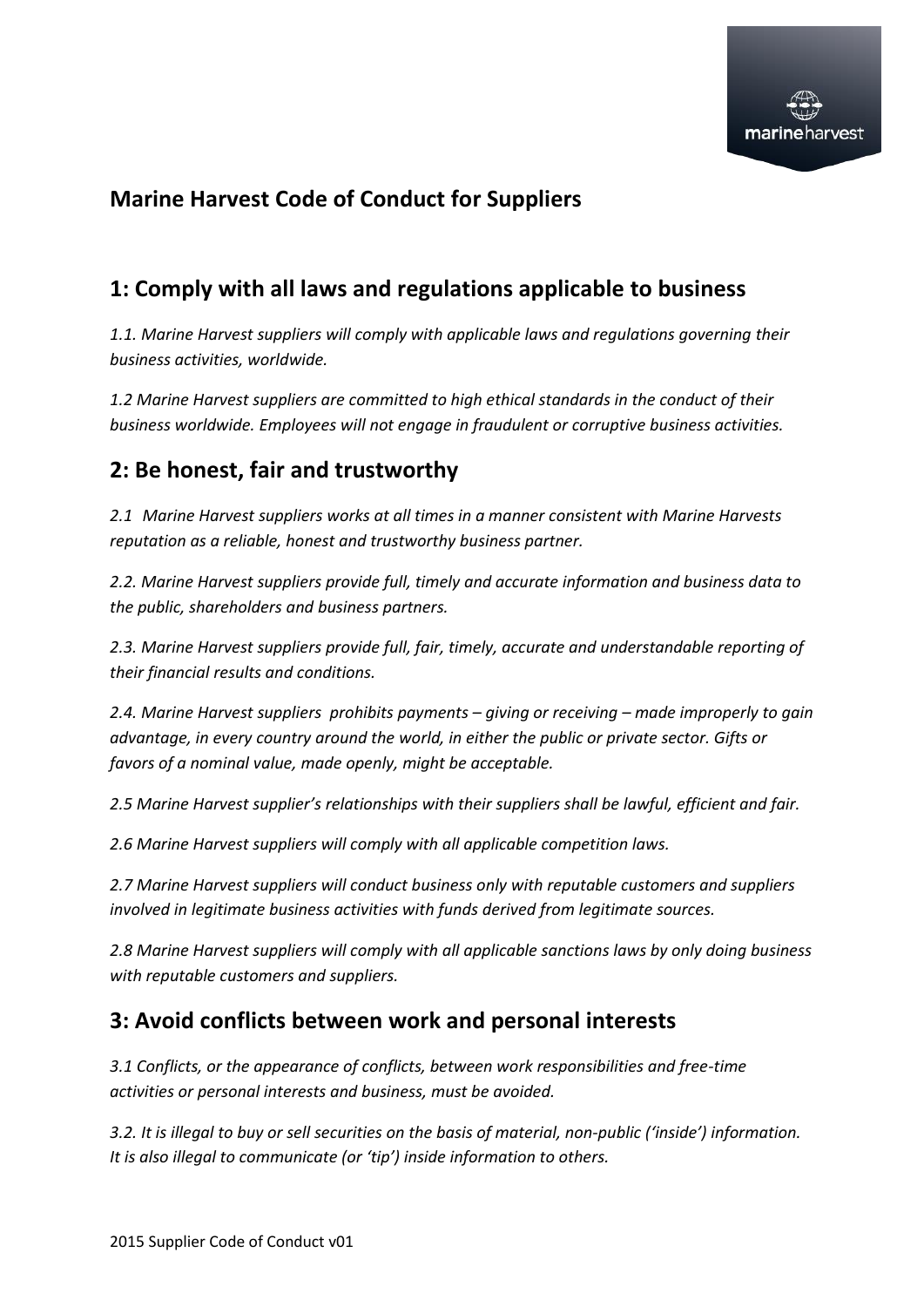

### **4: Protect safety and health**

*4.1. For Marine Harvest suppliers, safety and health is primary in everything – and essential to Marine Harvests employees, their families, the community and customers. Marine Harvest suppliers require that safety should not be compromised for any other business priority.*

# **5: Practice fair employment**

*5.1. Marine Harvest suppliers are committed to respecting the privacy of individuals, and will handle personal data responsibly and in compliance with applicable privacy laws.*

*5.2. All Marine Harvest suppliers activities shall be conducted without discrimination on the basis of race, ethnicity, national or other origin, disability, age, gender, sexual orientation, language, religion, or any other characteristic where a person is not treated as an individual.*

*5.3. Marine Harvest suppliers recognize the right of all workers and employees freely to form and join groups for the promotion and defense of their occupational interests, including the right to engage in collective bargaining.*

*5.4. Marine Harvest suppliers are committed to the abolition of child labor, and all forms of forced or compulsory labor.* 

*Marine Harvest suppliers considers the minimum age for employment as not lower than the age of completion of compulsory schooling as set by national law, and in any event not lower than 15 years of age.*

### **6: Support an open and positive culture**

*6.1. Marine Harvest suppliers aim to be an open, positive and supportive working community.*

### **7: Be a positive force in the community**

*7.1. Marine Harvest suppliers support and observe the Universal Declaration of Human Rights in their operations.*

*Marine Harvest suppliers require a similar commitment from their suppliers and participants in their supply chain.*

*7.2. Marine Harvest suppliers aim for positive relationships in local communities where they operate, and to contribute to local development.*